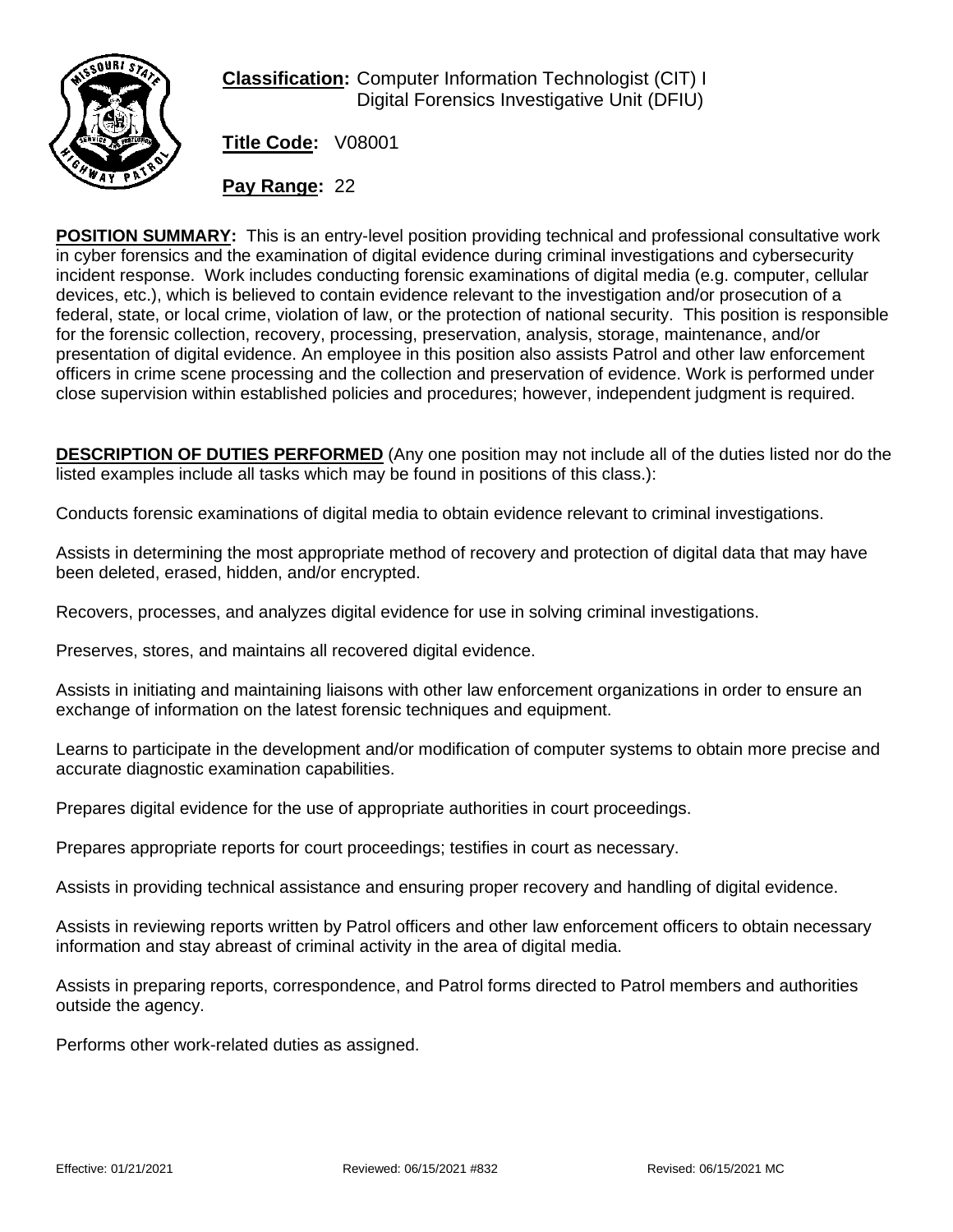**REQUIRED KNOWLEDGE, SKILLS, AND ABILITIES:** Knowledge of the principles of intelligence operations, classifications, as well as rules and procedures concerning proper presentation and dissemination of intelligence products.

Knowledge of the general operating principles and capabilities of computer hardware and software.

Knowledge of the elements of cybercrime and threat indicators.

Knowledge of advanced cyber forensics techniques, evidence preservation, and courtroom testimony.

Knowledge of computer security best practice standards.

Knowledge of computer operating systems.

Knowledge of data protection methods.

Knowledge of computer networking protocols.

Knowledge of national information sharing tools and techniques.

Knowledge of agency's functions and their interrelationships.

Knowledge of the principles of disaster recovery.

Knowledge of continuing trends and developments in information technology and cybersecurity.

Knowledge of various computer platforms.

Knowledge of the information strategic planning process.

Knowledge of the systems management process.

Possess good organizational skills.

Possess research and analytical skills.

Ability to or willing to learn to utilize highly technical analytical tools.

Ability to or willing to learn to prepare and interpret system configuration documentation.

Ability to or willing to learn to prepare and maintain standards, policies, procedures, guidelines, and technical manuals.

Ability to or willing to create and present materials for training programs.

Ability to function effectively in high-pressure and stressful situations.

Ability to work in varying climatic conditions.

Ability to work long hours, while sitting, without a break.

Ability to accommodate a non-standard schedule and to be on call.